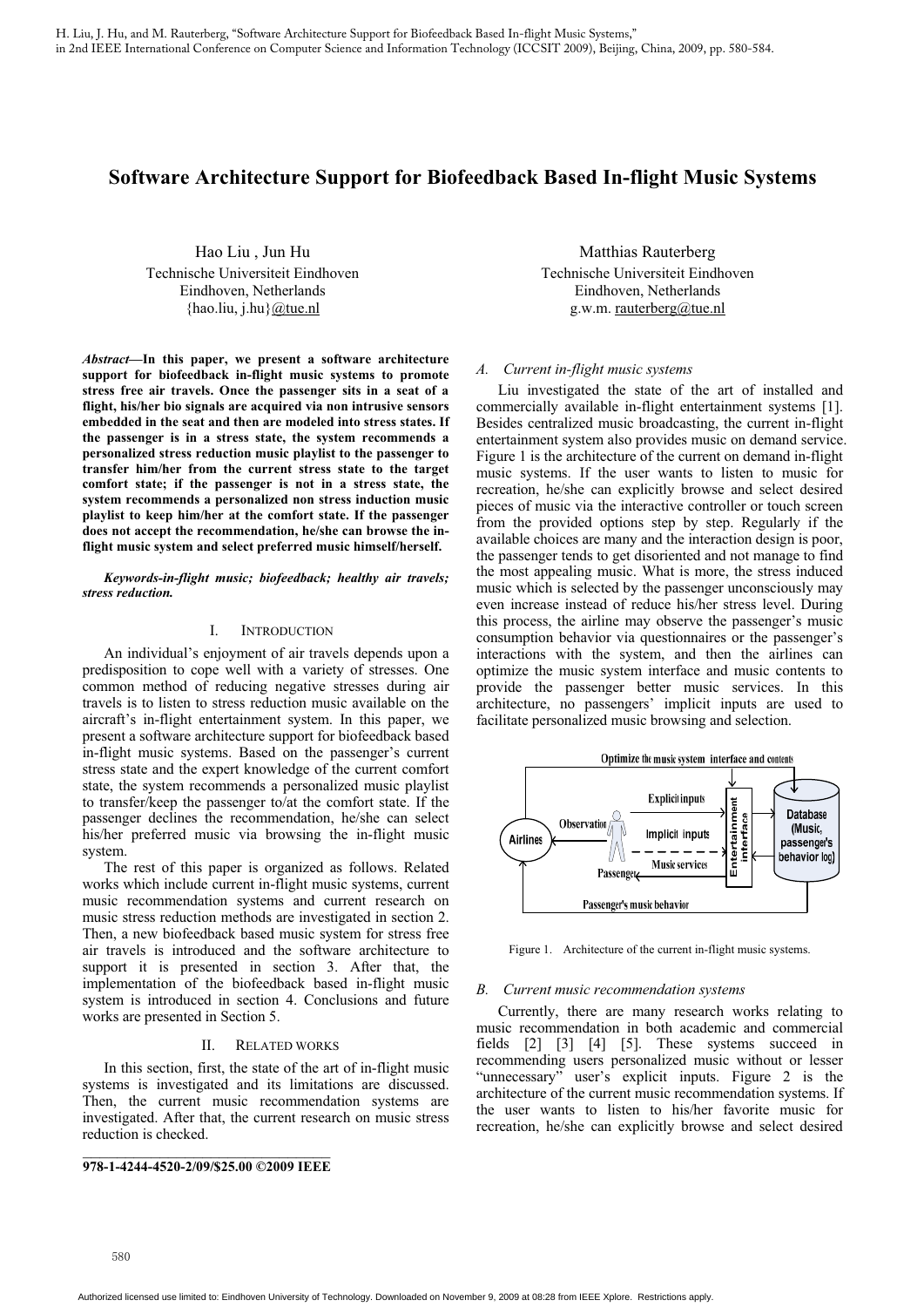pieces of music from the provided options. During this process, the music system may log on the user's music selection for later music recommendation [2][3]. The latest developments also see that contexts of use are used as implicit inputs of the user to facilitate context-aware or situation-aware music adaptations [4][5]. However, little attentions have been paid to recommend music to help the user to achieve comfort psychological states.



Figure 2. Architecture of the current music recommendation systems.

### *C. Current research on music stress reduction methods*

There is a long literature involving the use of music for reducing the user's stress. Steelman looked at a number of studies of music's effect on relaxation where tempo was varied and concluded that tempos of 60 to 80 beats per minute reduce the stress response and induce relaxation, while tempos between 100 and 120 beats per minute stimulate the sympathetic nervous sys-tem [6]. Stratton and Zalanowski conducted experiments and found that preference, familiarity or past experiences with the music have an overriding effect on positive behavior changes than other types of music [7]. Iwanaga found that people prefer music with tempo ranging from 70 to 100 per minute which is similar to that of adults' heart rate within normal daily situations [8].

# III. SOFTWARE ARCHITECTURE SUPPORT FOR BIOFEEDBACK BASED IN-FLIGHT MUSIC SYSTEMS

In this section, we first introduce the objective of our inflight music system, and then the main components and their functionalities of the system are presented, after that the software implementation architecture of the system is introduced.

### *A. Ojective of the biofeedback based in-flight music system*

In figure 3, the passenger's stress state is modeled on his/her bio signals. His/her bio signal is acquired by the nonintrusive bio sensors embedded in the flight's seat. The music collection is imported and updated by the airlines. Music can be described by the metadata. The passenger's music preference can be explicitly input by the user or learned implicitly by mining on the user's interactions with the system. The objective of the biofeedback based in-flight music system is to mediate between the passenger's stress state, music preference and available music to recommend a user preferred music playlist to transfer him/her from the current stress state to the target comfort state or keep him/her at the comfort state. For more information about the objective and framework of the music system, refer to [9].



Figure 3. System objective: mediate between the user's stress state, music, etc. to enable stress free air travels.

## *B. Main software components and their functionalities of the biofeedback based in-flight music system*

Figure 4 shows the main components that make up the biofeedback based in-flight music system. The whole architecture is divided into five abstraction levels from the functionality point of view. The lowest level is the resource level which contains music, bio sensors and user's static music preference (the user's long commitments to certain genres of music [10]). The second layer is the resource manager layer which includes music manager, stress model manager and user preference manager. The music manager is responsible for the music registration, un-registration, and etc. management functions. The stress model manager collects and models signals from sensors and updates stress information in the database. It first acquires bio signals from sensors, and then based on these signals to model the passenger's current stress state and store this information to the database. The user preference manager collects, and updates the user's static music preference. The third layer is the database layer which constitutes by a database. It acts not only as a data repository, but also enables the layers and the components in layers loosely coupled. This increases the flexibility of the whole architecture. For example, replacing or updating components in the resource manager layer does not affect the architecture performance unless data structures they store in the database changed. The fourth layer is the adaptive control unit layer which includes user feedback log, inference and user preference learning components. The user feedback log component is responsible for logging the user's feedback to the recommended music and the effects of the recommended music. The user preference learning manger is responsible for user preference learning based on user's past interactions with the recommended or self selected music. It forwards learned results to the database for storage. The inference is the core component of the whole architecture. It is used to mediate between the user's music preference, stress state and available music to recommend the passenger preferred stress reduction music to transfer him/her from the current stress state to the target comfortable state, or keep him/her at the comfortable state with non stress induction music. The fifth layer is the interface layer. The passenger interacts with the system interface to get music services.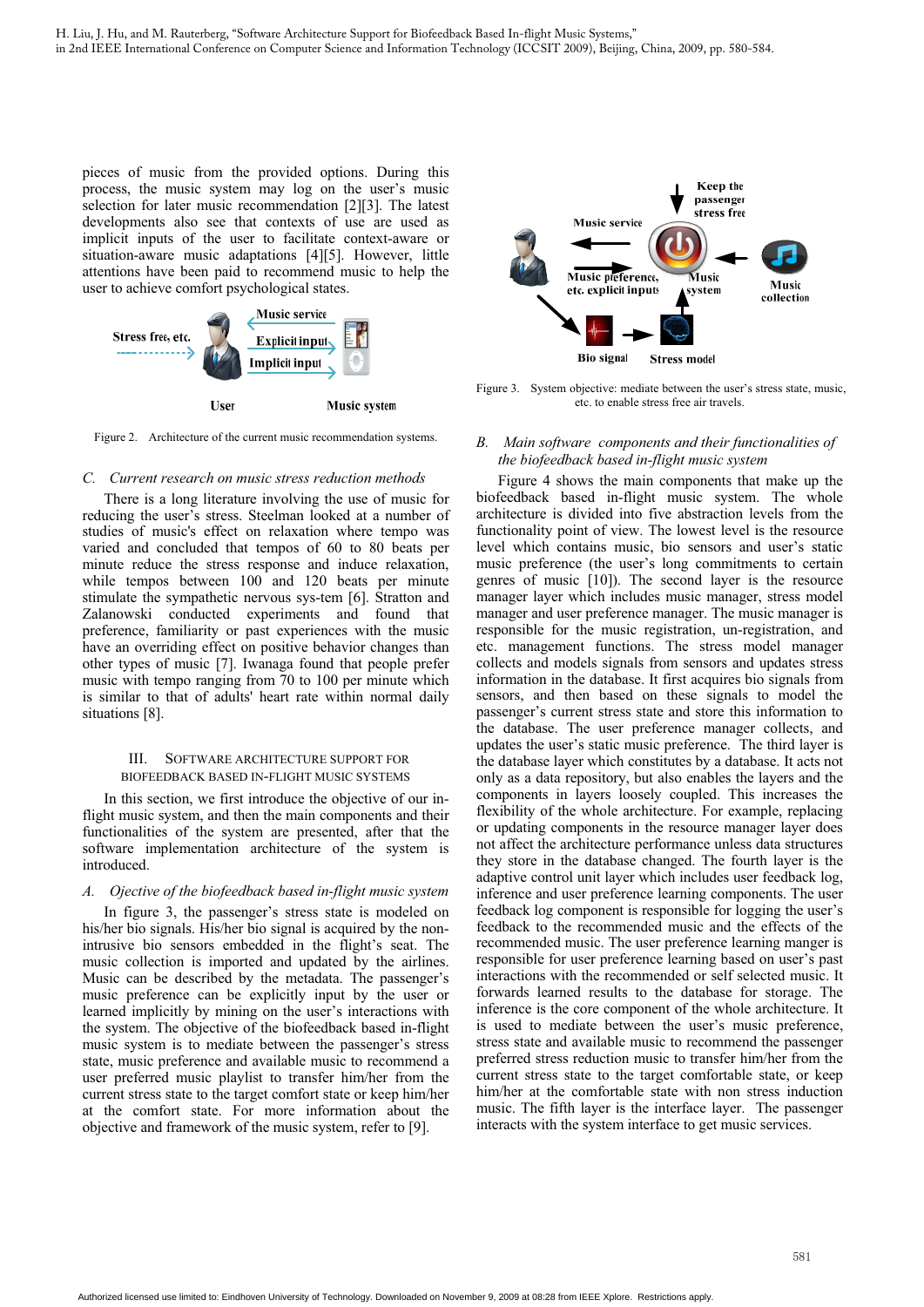

Figure 4. Main components of the in-flight music system.

# *C. Software implementation architecture of the biofeedback based in-flight music system*

The software implementation architecture not only considers main components and their functionalities in figure 4, but also considers the browse/server architecture the system based. Here, the browse/server architecture means that the biofeedback based in-flight music system resides in a central server; the passenger can browse it via an intranet; for each passenger, there is a personalized session between his/her in-seat computer and the central server. In the following paragraphs, we first introduce the sub packages of our source code, and then introduce the classes in each sub packages, finally, introduce the deployment diagram.

 In figure 5, the software package of the in-flight music system is composed by five sub system packages. The server package includes software classes functioning as a web server and a music streaming server. Software classes in the database manager are responsible for database schemas' creating, updating, data storing and retrieving. The graphic interface manager package includes classes which are responsible for generating all the graphic interfaces on the server side. The classes in the music package define the track, playlist, album, artist, etc. classes and the relations between them. They are the basic music items in the biofeedback based music system. The user interface template package includes all the in-flight music system user interface templates.



Figure 5. Package diagram of the biofeedback based in-flight music system.

In the server package, its main classes include an http server and a music streaming server. An http server class is responsible for handling requests and responses of the web visits from the user. The music streaming server streams personalized audio streams to each on board passenger.



Figure 6. Class diagram of the server package.

In the graphic interface manager package, the user preference manager class is responsible for user music preference acquiring and updating. The user session manager sets unique sessions between each in-seat music system interface and the server. The collection manager imports the music collection Meta data information into the database. It is also responsible for deleting the music collection from the database. Music display manger displays all music in the database visually in order to facilitate the administrator to manage the music collection.



Figure 7. Class diagram of the graphic interface manager package.

In the music package, the music item class has the basic music characteristics. The album, artist, track, playlist and collection inherit the music item to make the relations among them to be defined easily.



Figure 8. Class diagram of the music package.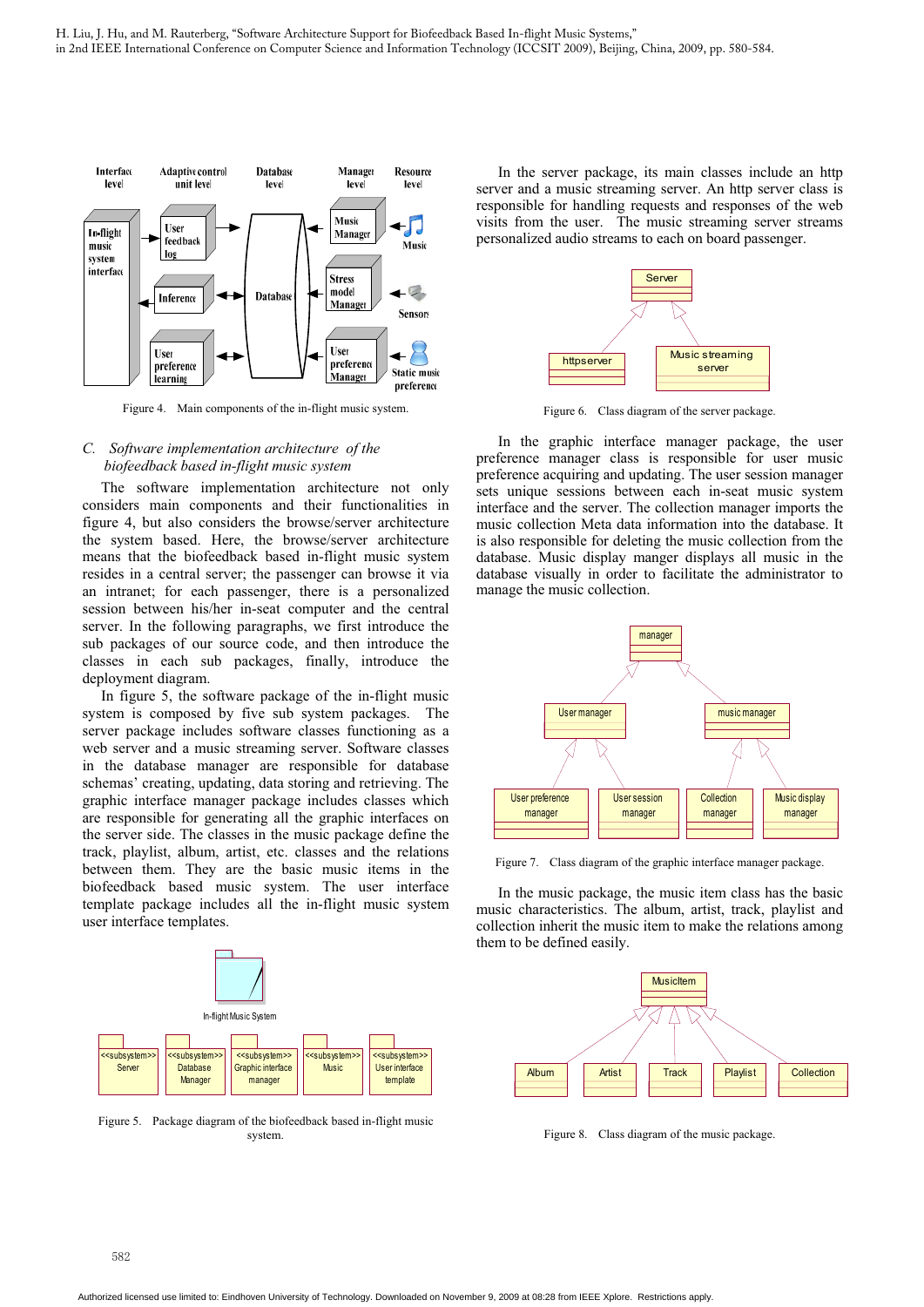Figure 9 describes the deployment of the biofeedback based in-flight music system. After the above discussed classes are built and exported as executable software, it can be deployed in the central server. Once it is executed and the http server is turned on, the passenger can visit it via the intranet.



Figure 9. Deployment of the in-flight music system.

## IV. IMPLEMENTATION

The in-flight music system is implemented with Java and Jamon. Jamon is used for implementing user interface templates. It is a text template engine for Java, useful for generating dynamic HTML, XML, or any text-based content [11].

Figure 10 is a screen print of our integrated http server, music collection manager, user preference manager, music streaming server, music display manager, etc. Once the user runs the software and this interface pops up, the http servers is turned on. The user can transfer between different managers (music display manager, music collection manager and user preference manger) by clicking on the corresponding tabs. Figure 11 is a screen print of the music system interface. In the figure, a stress relief music playlist is recommended to the passenger according to his/her current stress state, target comfort state, music preference, etc. If the passenger accepts the recommendation, he/she can press the play button to enjoy; if the passenger declines the recommendation, he can browse the system by album, etc. to select preferred music himself/herself.



Figure 10. Integrated http server, music display manager, etc.



Figure 11. Music system interface.

Figure 12 is a snapshot of the economic class in our test bed. The test bed is built to simulate long haul flight flying situations in the main building of the technical university of Eindhoven. For each seat, there is an in-seat computer to support a touch screen and a bio sensor which is embedded under the textile of the seat; each of the in-seat computers is connected to a central server via a switch. The passenger can browse the in-flight music system via the touch screen in front of him/her. Experiments to test whether our biofeedback based in-flight music system can enable stress free air travels are going to be done in this test bed. For more information about the test bed and our project, please visit [12].



Figure 12. A snapshot of our test bed.

#### V. CONCLUSIONS AND FUTURE WORKS

In-flight music systems play important roles in improving the passenger's comfort levels. However, the current inflight music systems do not utilize the user's implicit inputs to facilitate him/her to find desired music. At the same time, the current music recommendation systems have made significant progresses in recommending context-aware and personalized music from a large collection. However, little attentions have been paid to recommend music to help the user to achieve comfort psychological states. In this paper, we present a software architecture support for bio feedback based in-flight music recommendation systems. We starts by